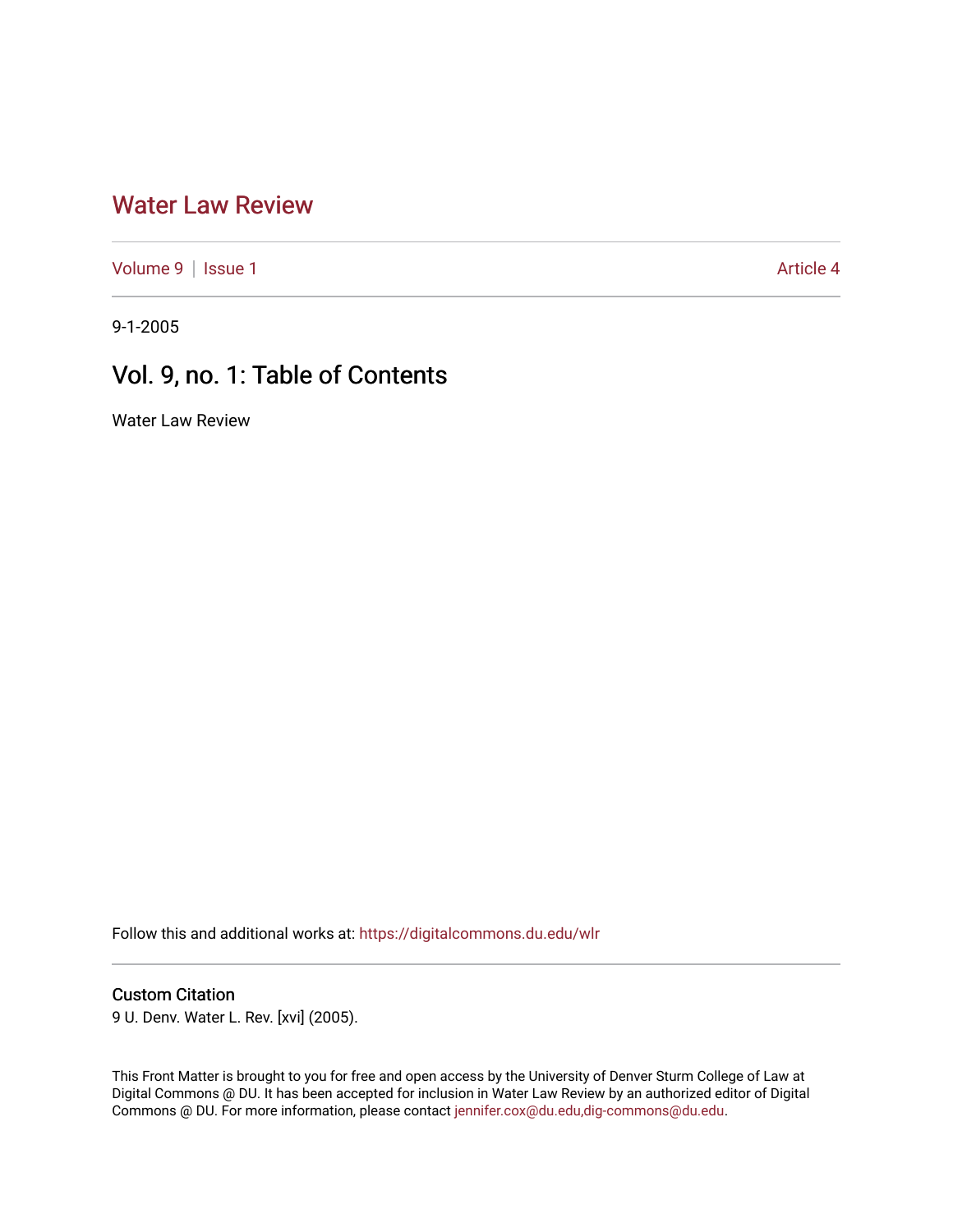# **UNIVERSITY** OF DENVER WATER LAW REVIEW

**VOLUME 9 ISSUE 1** FALL **2005**

## **CONTENTS**

#### **ARTICLES**

GOVERNMENTAL INTERFERENCE WITH THE USE OF WATER: WHEN Do UNCONSTITUTIONAL "TAKINGS" OCCUR? ....................................... 1 *James H. Davenport & Craig Bell* COLORADO RIVER STORAGE PROJECT ACT PURPOSES: DOES THE TAIL W AG TH E D O **G? ......................................................................................... 73** *Kent Holsinger* A TALE OF TWO RIVER BASINS: THE SOUTHEAST FINDS ITSELF IN A RARE INTERSTATE WATER STRUGGLE ................................................. 97 *Andrew Thornley* SUSTAINING THE UNSUSTAINABLE: DEVELOPMENT OF THE DENVER BASIN A Q U IFERS ............................................................................ 121

*Eric Ryan Potyondy*

#### INTERNATIONAL PERSPECTIVES

SAVING **A** DYING OASIS: UTILIZING THE UNITED **NATIONS** CONVENTION **ON** NON-NAVIGATIONAL **USES** OF **INTERNATIONAL** WATERCOURSES TO PRESERVE **AND** RESTORE THE COLORADO RIVER **DELTA** .................... **159**

*Sean T Olson*

### COURT REPORTS

FEDERAL COURTS **..................................... ..** ............................ **181**